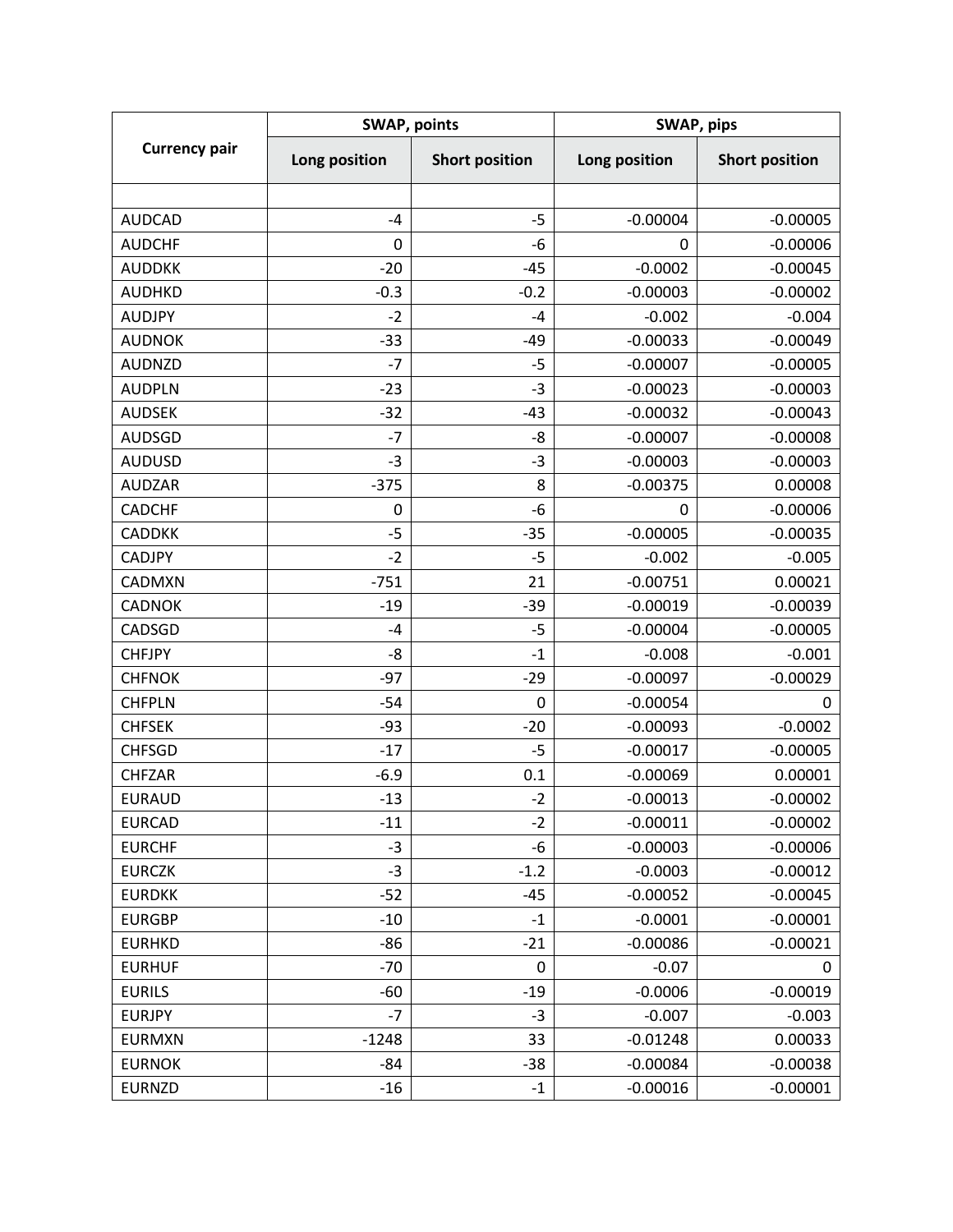| <b>EURPLN</b> | $-49$       | 0      | $-0.00049$ | 0          |
|---------------|-------------|--------|------------|------------|
| <b>EURRUB</b> | $-3203$     | 100    | $-0.03203$ | 0.001      |
| <b>EURSEK</b> | $-80$       | $-28$  | $-0.0008$  | $-0.00028$ |
| <b>EURSGD</b> | $-15$       | $-7$   | $-0.00015$ | $-0.00007$ |
| <b>EURTRY</b> | $-885$      | $-425$ | $-0.00885$ | $-0.00425$ |
| <b>EURUSD</b> | -8          | $-1$   | $-0.00008$ | $-0.00001$ |
| <b>EURZAR</b> | $-699$      | 18     | $-0.00699$ | 0.00018    |
| <b>GBPAUD</b> | -9          | $-7$   | $-0.00009$ | $-0.00007$ |
| <b>GBPCAD</b> | $-7$        | $-7$   | $-0.00007$ | $-0.00007$ |
| <b>GBPCHF</b> | $\mathbf 0$ | $-10$  | 0          | $-0.0001$  |
| <b>GBPDKK</b> | $-34$       | $-76$  | $-0.00034$ | $-0.00076$ |
| <b>GBPJPY</b> | $-4$        | $-7$   | $-0.004$   | $-0.007$   |
| <b>GBPNOK</b> | $-58$       | $-80$  | $-0.00058$ | $-0.0008$  |
| <b>GBPNZD</b> | $-11$       | -8     | $-0.00011$ | $-0.00008$ |
| <b>GBPPLN</b> | $-40$       | $-4$   | $-0.0004$  | $-0.00004$ |
| <b>GBPSEK</b> | -55         | $-68$  | $-0.00055$ | $-0.00068$ |
| <b>GBPSGD</b> | $-12$       | $-13$  | $-0.00012$ | $-0.00013$ |
| <b>GBPTRY</b> | $-977$      | $-506$ | $-0.00977$ | $-0.00506$ |
| <b>GBPUSD</b> | $-5$        | -5     | $-0.00005$ | $-0.00005$ |
| <b>GBPZAR</b> | $-715$      | 16     | $-0.00715$ | 0.00016    |
| <b>HKDJPY</b> | $-15$       | $-92$  | $-0.00015$ | $-0.00092$ |
| <b>MXNJPY</b> | 5           | $-199$ | 0.00005    | $-0.00199$ |
| <b>NOKJPY</b> | $-40$       | $-41$  | $-0.0004$  | $-0.00041$ |
| <b>NOKSEK</b> | -8          | $-7$   | $-0.00008$ | $-0.00007$ |
| <b>NZDCAD</b> | $-4$        | $-5$   | $-0.00004$ | $-0.00005$ |
| <b>NZDCHF</b> | $\mathbf 0$ | -6     | 0          | $-0.00006$ |
| <b>NZDJPY</b> | $-2$        | $-5$   | $-0.002$   | $-0.005$   |
| <b>NZDSEK</b> | -6          | $-40$  | $-0.00006$ | $-0.0004$  |
| <b>NZDSGD</b> | -6          | -8     | $-0.00006$ | $-0.00008$ |
| <b>NZDUSD</b> | $-3$        | $-4$   | $-0.00003$ | $-0.00004$ |
| PLNJPY        | $\pmb{0}$   | $-210$ | 0          | $-0.021$   |
| SGDJPY        | $-5$        | $-6$   | $-0.005$   | $-0.006$   |
| <b>TRYJPY</b> | $-10$       | $-18$  | $-0.01$    | $-0.018$   |
| <b>USDCAD</b> | $-6$        | $-7$   | $-0.00006$ | $-0.00007$ |
| <b>USDCHF</b> | $\mathbf 0$ | -9     | 0          | $-0.00009$ |
| <b>USDCNH</b> | $-107$      | $-17$  | $-0.00107$ | $-0.00017$ |
| <b>USDCZK</b> | $-1.8$      | $-2$   | $-0.00018$ | $-0.0002$  |
| <b>USDDKK</b> | $-23$       | $-65$  | $-0.00023$ | $-0.00065$ |
| <b>USDHKD</b> | $-5.1$      | $-4.5$ | $-5.1E-05$ | $-4.5E-05$ |
| <b>USDHUF</b> | $-53$       | -8     | $-0.053$   | $-0.008$   |
| <b>USDILS</b> | $-43$       | $-29$  | $-0.00043$ | $-0.00029$ |